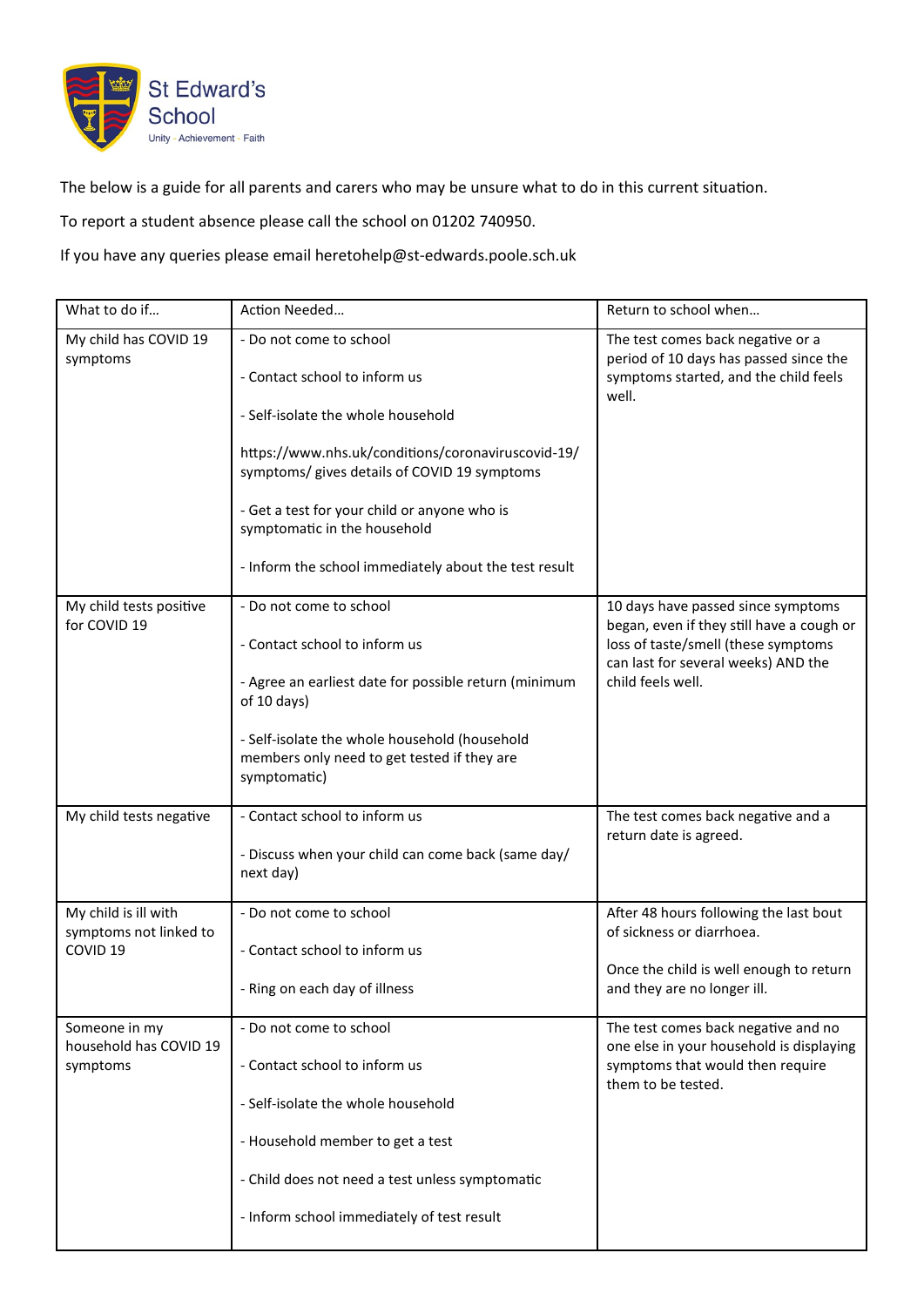| Someone in my                                   | - Do not come to school                                                                                      | The child has completed 14 days of                       |
|-------------------------------------------------|--------------------------------------------------------------------------------------------------------------|----------------------------------------------------------|
| household tests positive<br>for COVID 19        | - Contact school to inform us                                                                                | self-isolation                                           |
|                                                 |                                                                                                              |                                                          |
|                                                 | - Agree an earliest date for possible return                                                                 |                                                          |
|                                                 | (minimum of 14 days)                                                                                         |                                                          |
|                                                 | - Self-isolate the whole household                                                                           |                                                          |
|                                                 |                                                                                                              |                                                          |
|                                                 |                                                                                                              |                                                          |
| NHS test and trace has                          | - Do not come to school                                                                                      | The child has completed 14 days of                       |
| identified my child as a                        |                                                                                                              | self-isolation                                           |
| close contact of<br>somebody with               | - Contact school to inform us                                                                                |                                                          |
| symptoms or confirmed                           | - Agree an earliest date for possible return (minimum                                                        |                                                          |
| COVID-19                                        | of 14 days)                                                                                                  |                                                          |
| NHS test and trace has                          | - The household member must self-isolate for 14 days                                                         | Child can continue to attend school                      |
| identified a household                          |                                                                                                              |                                                          |
| member (other than my                           | - Child can continue to attend school.                                                                       |                                                          |
| child) as a close contact<br>of somebody with   |                                                                                                              |                                                          |
| symptoms or confirmed                           |                                                                                                              |                                                          |
| COVID-19                                        |                                                                                                              |                                                          |
| A sibling attending<br>another school has been  | - The sent home sibling must self-isolate for 14 days                                                        | Child can continue to attend school.                     |
| sent home to self-isolate                       | - St Edward's School child can continue to attend                                                            |                                                          |
| due to there being a                            | school unless someone in the household is presenting                                                         |                                                          |
| positive case in their<br>school.               | with symptoms of COVID 19.                                                                                   |                                                          |
|                                                 |                                                                                                              |                                                          |
|                                                 |                                                                                                              |                                                          |
| My child has travelled<br>abroad from a country | - Do not come to school                                                                                      | The quarantine period has been<br>completed for 14 days. |
| or territory that is NOT                        | - If returning from a destination where quarantine is                                                        |                                                          |
| on the exempt list of                           | needed                                                                                                       |                                                          |
| countries.                                      | - Minimum of 14 days self-isolation for all those that                                                       |                                                          |
|                                                 | travelled.                                                                                                   |                                                          |
|                                                 |                                                                                                              |                                                          |
|                                                 | - Contact school to inform us you are back in the<br>country and we will agree an earliest date for possible |                                                          |
|                                                 | return to school.                                                                                            |                                                          |
|                                                 |                                                                                                              |                                                          |
|                                                 | - Self-isolate the whole household.                                                                          |                                                          |
|                                                 | - Use https://www.gov.uk/foreign-travel-advice for up                                                        |                                                          |
|                                                 | to date travel information                                                                                   |                                                          |
| My child has travelled                          | - If returning from a destination where quarantine is                                                        | You have informed the school of your                     |
| abroad from a country                           | NOT needed:                                                                                                  | return to the UK and you are exempt                      |
| or territory that IS on                         |                                                                                                              | from self-isolation.                                     |
| the exempt list of<br>countries.                | - Check the current exempt countries and territories<br>list at:                                             |                                                          |
|                                                 | https://www.gov.uk/foreign-travel-advice                                                                     |                                                          |
|                                                 | to confirm the country, you have travelled from or<br>through is on the exempt list.                         |                                                          |
|                                                 |                                                                                                              |                                                          |
|                                                 | - Ring school to inform us you have returned to the UK<br>and agree a return date to school.                 |                                                          |